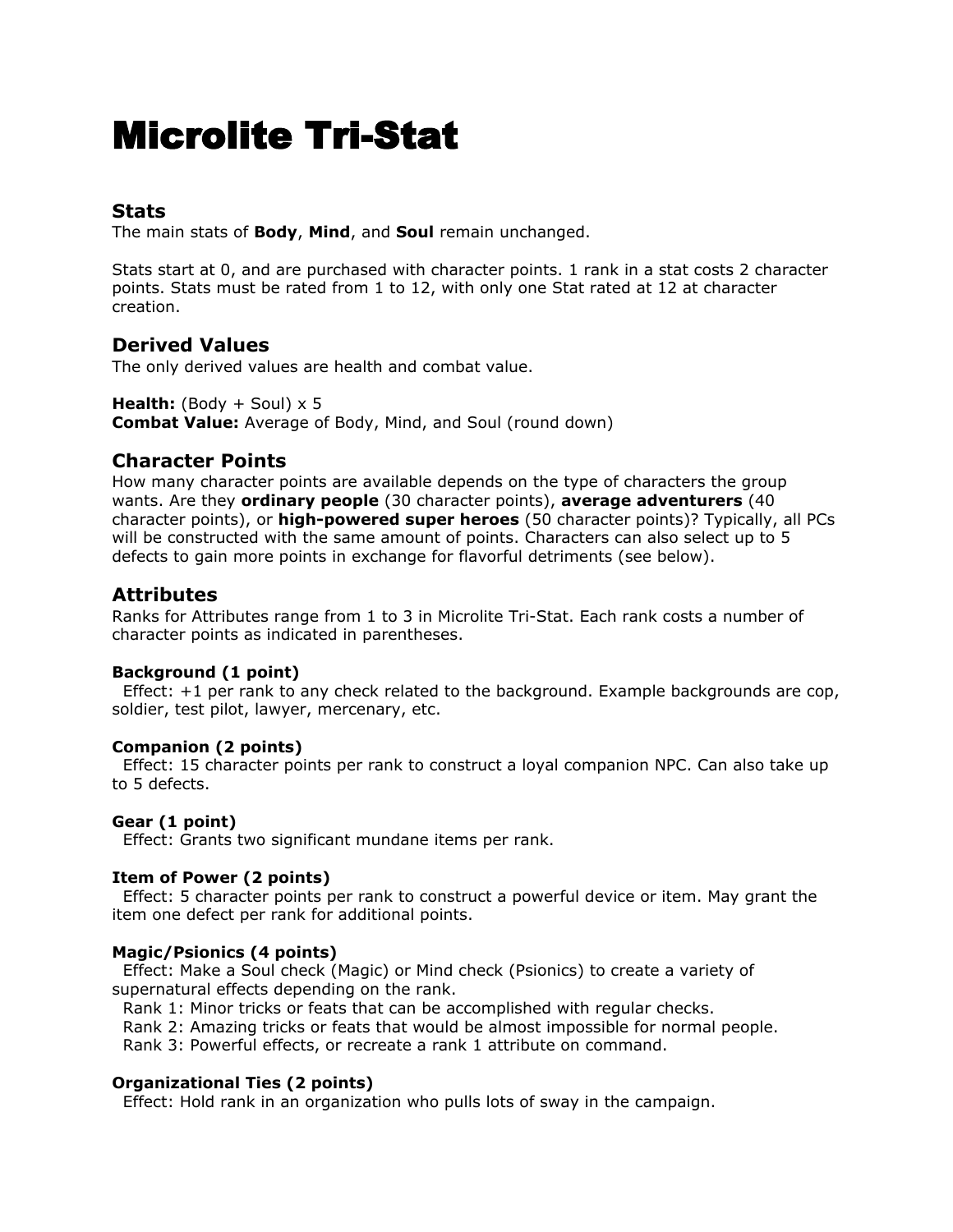Rank 1: Low rank or minimal connections.

Rank 2: Officer rank.

Rank 3: Commanding rank, or in charge.

### **Special Attack (3 points\*)**

Effect: Able to perform a powerful attack, be it innate, from magic, or a potent weapon. Without effects, special attacks are close-range (can only hit at 0 move).

Rank 1: Damage is Combat Value x 2, with a minor effect.

Rank 2: Damage is Combat Value x 3, with 2 minor or 1 major effect.

Rank 3: Damage is Combat Value x 4, with 3 minor or 2 major effects.

Note: Minor effects include enough range to hit someone 1 move away, indirect attacks, etc.

Major effects include extreme range (line of sight as far as you can see), attacking all in range, vampiric (healed for damage dealt), etc.

\* Purchasing additional versions of Special Attack cost only 1 point per rank, up to the original's rank.

#### **Special Defense (3 points)**

Effect: Powerful protection from harm, either a resistance (half damage from source) or immunity (environmental hazard). This can be tough armored hide, supernatural resilience, a magic barrier, or any other unusual defense.

Rank 1: Reduce damage by Combat Value, and gain one protection.

Rank 2: Reduce damage by Combat Value x 2, and gain two protections.

Rank 3: Reduce damage by Combat Value x 3, and gain three protections.

#### **Special Movement (2 points)**

Effect: For every rank, gain one special movement feature. Exotic Movement: Ability to fly, run on water, burrow, travel through space, etc. Increased Speed: When performing a Move action, you can travel +1 Move. Initiative Bonus: React quicker. +1 bonus to Initiative rolls.

#### **Tough (1 point)**

Effect: +10 health points per rank. Items of Power add Tough bonuses to the owning character.

# **Skills**

These do not exist in Microlite Tri-Stat, as they are replaced by the Background attribute.

# **Defects**

Characters may be given up to 5 defects to further flesh them out. Each defect gives an additional character point to buy stats and attributes. A character can have more than 5 defects, but only the first 5 grant additional points. If appropriate, a character may take the same defect twice (i.e., a character vulnerable to both fire and holy magic would have the Achilles Heel defect twice, once for fire damage, the other for holy damage).

#### **Achilles Heel**

Effect: Character suffers double damage from a specific type of attack.

#### **Awkward Size**

Effect: Character is larger than a normal human. Large vehicles will often have this if they stand out compared to other vehicles (such as a giant robot compared to a tank).

#### **Diminutive**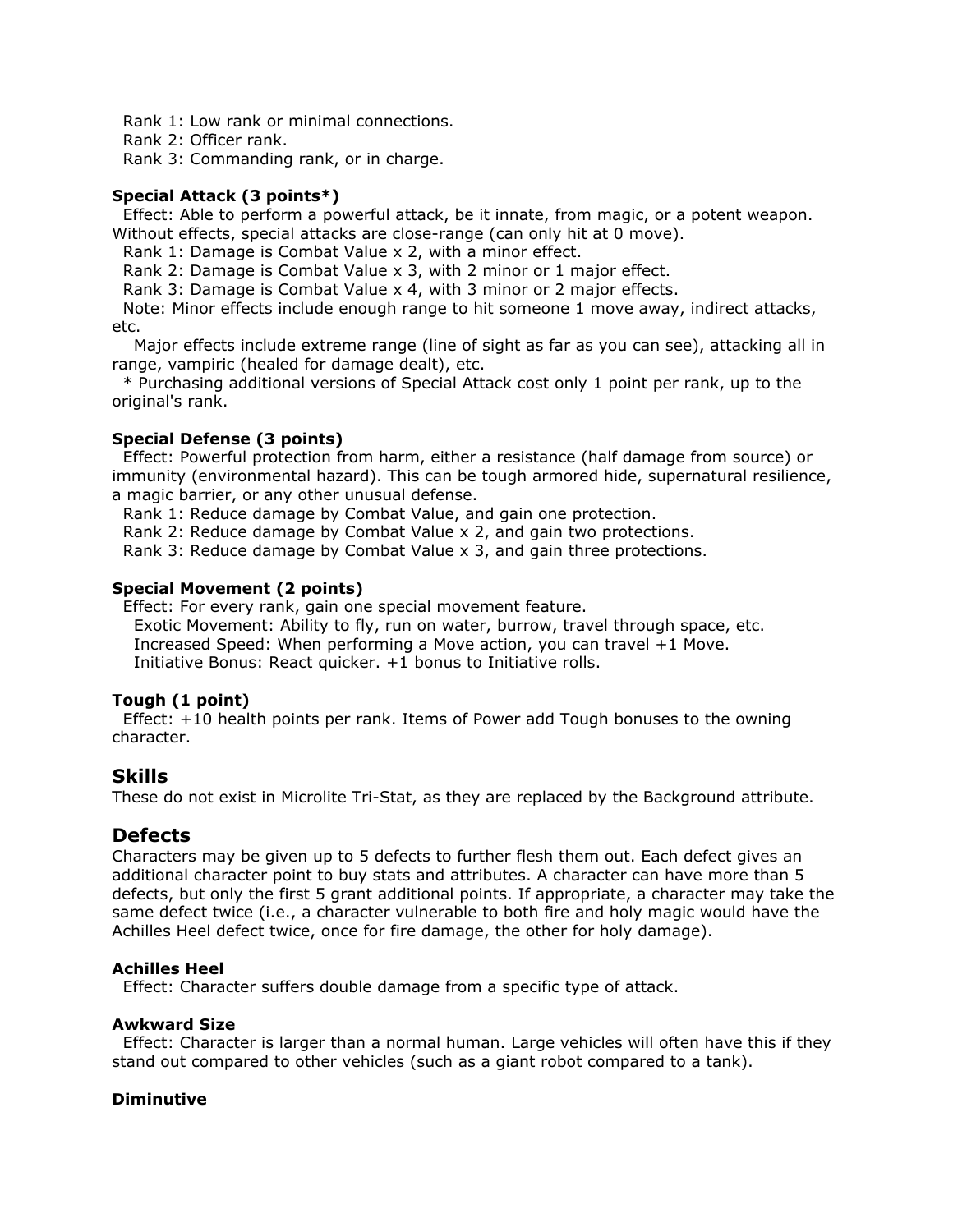Effect: Character is much smaller than a normal human, and has only half their normal health points. If they have the Tough attribute, halve the final value of their health points.

#### **Easily Distracted**

Effect: A situation, person, or substance always draws the character's attention, be it an addiction, an obsessive hobby, or a heated rivalry.

#### **Ism**

Effect: Character labors under a certain prejudice. This can be due to age (far younger or older than normal), or due to gender, race, creed, etc.

#### **Limited Uses**

Effect: One or more of the character's attributes can only be used three times before needing to be recharged, reloaded, regrown, etc.

#### **Marked**

Effect: Character has an identifying feature that can be spotted with little effort.

#### **Requirement**

Effect: One or more of the character's attributes requires an item or action to function, such as a ritual, a magic wand, approval from headquarters, etc.

#### **Vulnerability**

Effect: Character is harmed by a special situation or substance, taking 2d6 damage for each turn of exposure.

#### **Wanted**

Effect: Character is actively hunted, either by a lone, powerful enemy, or an influential organization like law enforcement or the military.

# **Game Mechanics**

As the game progresses, the GM will request stat checks from the players, or players will make them to attempt various feats in game. These checks will test either Body, Mind, Soul, or Combat Value.

# **Stat Check**

The basic stat check goes like this:

2d6 + Stat + Background + modifiers vs 10

If the result **exceeds 10**, the character succeeds.

A natural roll of boxcars (double sixes) is an automatic success. A natural roll of snake eyes (double ones) is an automatic failure.

# **Difficulty**

The situation may modify a check to be easier or harder. A positive modifier means the situation is favorable, or success is all but certain, a negative means the task is complex, or many factors are working against the character.

# **Modifier Difficulty**

| $+6$ | Trivial |
|------|---------|
| $+4$ | Simple  |